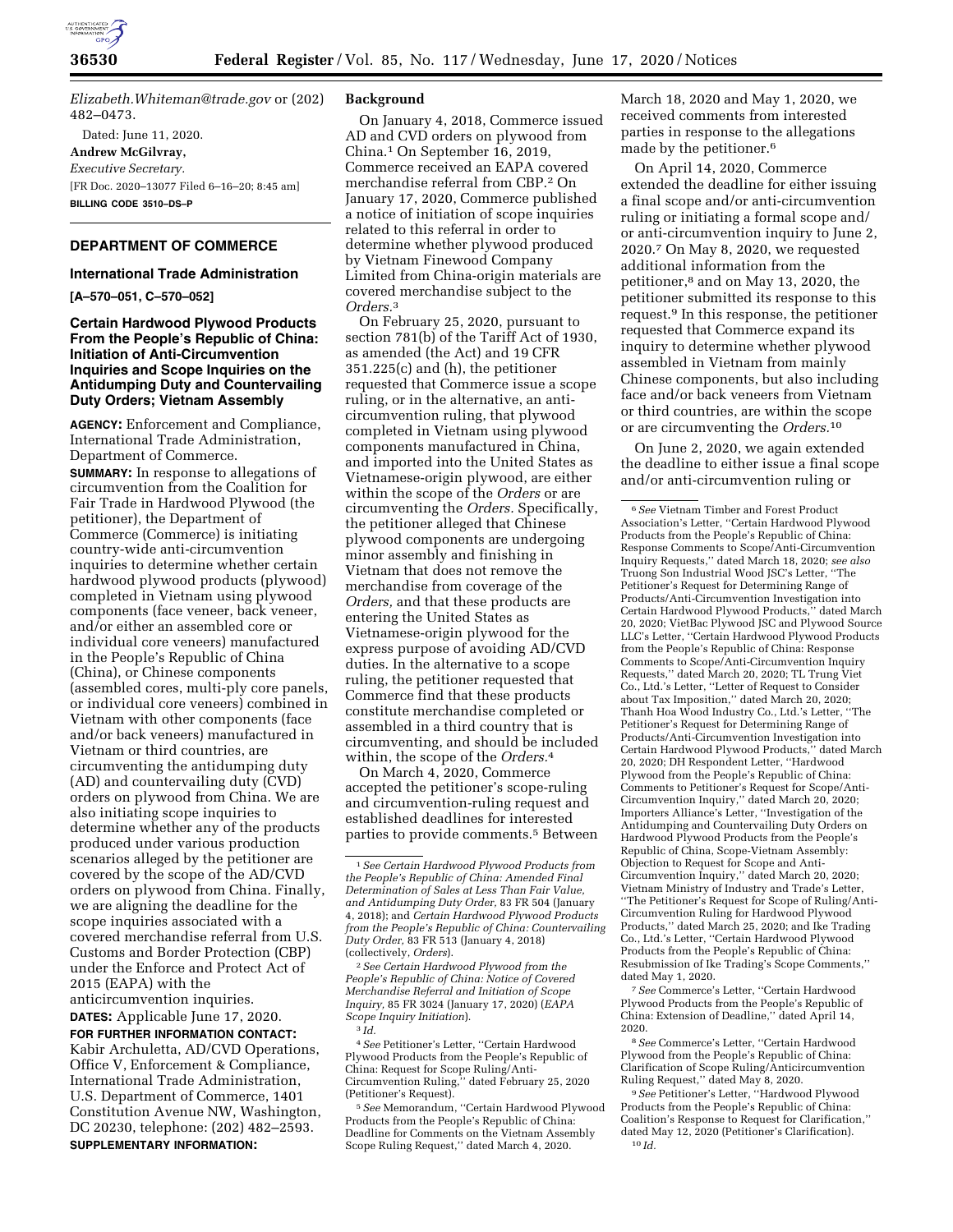initiate a formal scope and/or anticircumvention inquiry to June 9, 2020.11

#### **Scope of the Orders**

The product covered by the *Orders* is hardwood and decorative plywood from China. For a complete description of the scope of the orders, *see* Appendix.

### **Merchandise Subject to the Anti-Circumvention Inquiries**

These anti-circumvention inquiries cover plywood completed in Vietnam using plywood components (face veneer, back veneer, and/or either an assembled core or individual core veneers) manufactured in China, or Chinese components (assembled cores, multi-ply core panels, or individual core veneers) combined in Vietnam with other components (face and/or back veneers) manufactured in Vietnam or third countries, and subsequently exported to the United States.12

### **Initiation of Anti-Circumvention Inquiry Proceedings**

Section 781(b) of the Act and 19 CFR 351.225(h) provide that Commerce may find circumvention of an AD or CVD order when merchandise of the same class or kind subject to the order is completed or assembled in another foreign country before being exported to the United States. In conducting anticircumvention inquiries under section 781(b)(1) of the Act, Commerce relies upon the following criteria: (A) Merchandise imported into the United States is of the same class or kind as merchandise produced in a foreign country that is the subject of an AD or CVD order or finding; (B) before importation into the United States, such imported merchandise is completed or

12Specifically, these inquiries will cover plywood completed in Vietnam using: (1) Face veneer, back veneer, and assembled core components manufactured in China; and (2) face veneer, back veneer, and individual core veneers produced in China. Additionally, these inquiries will also examine, should such production scenarios exist, plywood completed in Vietnam using: (1) Fully assembled veneer core platforms manufactured in China and face and/or back veneers produced in Vietnam or third countries; (2) multi-ply panels of glued core veneers manufactured in China that are combined in Vietnam to produce veneer core platforms and combined with either a face and/or back veneer produced in China, Vietnam, or a third country; and (3) core veneers manufactured in China and processed into a veneer core platform in Vietnam and combined with a face and/or back veneer produced in Vietnam or other third country. A veneer core platform is defined as two or more wood veneers that form the core of an otherwise completed hardwood plywood product (*i.e.,* a hardwood plywood product to which the outer (face and back) veneers have not yet been affixed (*see* Petitioner's Request at Exhibit 11).

assembled in another foreign country from merchandise which is produced in the foreign country that is subject to the order; (C) the process of assembly or completion in another foreign country is minor or insignificant; (D) the value of the merchandise produced in the foreign country to which the AD or CVD order applies is a significant portion of the total value of the merchandise exported to the United States; and (E) Commerce determines that action is appropriate to prevent evasion of such order or finding. As discussed below, the petitioner provides evidence with respect to these criteria.

### *A. Merchandise of the Same Class or Kind*

The petitioner states that, pursuant to section 781(b)(1)(A) of the Act, the inquiry merchandise being completed in Vietnam and imported into the United States is of the same class or kind as the merchandise subject to the *Orders.*13 The petitioner further argues that the products being completed in Vietnam are identical to the subject merchandise produced in China and are entering the United States under the same Harmonized Tariff Schedule subheadings as subject plywood from China.14

## *B. Completion of Merchandise in Another Foreign Country*

The petitioner contends that section 781(b)(1)(B)(ii) of the Act covers the completion of plywood in Vietnam, because the main components in the production of plywood are manufactured in China, the country to which the *Orders* apply.15 The petitioner also asserts that fully- or partially-assembled cores, or individual core veneers, produced in China that are combined in Vietnam with face and/or back veneers produced in Vietnam or a third country should be covered by the *Orders*; according to the petitioner, the vast majority of the cost of the finished plywood, in terms of materials, labor, and investment, is related to the production of the Chinese components (including core veneers in particular).16

### *C. Minor or Insignificant Process*

Under sections 781(b)(1)(C) and 781(b)(2) of the Act, Commerce will take into account five factors to determine whether the process of assembly or completion of merchandise in other

foreign countries is minor or insignificant. Specifically, Commerce will consider: (A) The level of investment in the foreign country; (B) the level of research and development in the foreign country; (C) the nature of the production process in the foreign country; (D) the extent of production facilities in the foreign country; and (E) whether the value of processing performed in the foreign country represents a small portion of the value of the merchandise imported into the United States. However, no single factor, by itself, controls Commerce's determination of whether the process of assembly or completion in a third country is minor or insignificant.17 Accordingly, it is Commerce's practice to evaluate each of these five factors as they exist in the third country, depending on the totality of the circumstances of the particular anticircumvention inquiry.18

## 1. Level of Investment in the Foreign Country

The petitioner states that, based on the production steps that are occurring in China and Vietnam, the relative investment in Vietnam for the assembly operations at issue is likely minimal. According to the petitioner, with respect to the plywood produced solely from wooden components of Chinese origin, the circumvention involves assembling face and back veneers and/or a core (assembled or individual core veneers) that were manufactured in China, which accounts for the vast majority of the cost of production for plywood. The petitioner asserts that the vast majority of the production process, up through the production of the wooden veneers, occurs in China, and that these parts of the production process require more complex equipment, as well as much more plant space, than the later production processes that occur in Vietnam.

With respect to the plywood assembled in Vietnam from Chinese components and non-Chinese face and/ or back veneers, the petitioner claims that the cost and production related to the face and back veneers is minimal relative to the production of core veneers. In particular, the petitioner claims that the majority of the veneers in any given plywood product are used

<sup>11</sup>*See* Commerce's Letter, ''Certain Hardwood Plywood Products from the People's Republic of China: Extension of Deadline,'' dated June 2, 2020.

<sup>13</sup>*See* Petitioner's Request at 33–34.

<sup>14</sup> *Id.* According to the petitioner, the main components of plywood include face and back veneers, and/or either an assembled core or individual core veneers.

<sup>15</sup> *Id.* at 34–35.

<sup>16</sup>*See* Petitioner's Clarification at 2–6.

<sup>17</sup>*See* Statement of Administrative Action accompanying the Uruguay Round Agreements Act (SAA), H.R. Doc. No. 103–316, vol. 1 (1994) at 893.

<sup>18</sup>*See Uncovered Innerspring Units from the People's Republic of China: Final Affirmative Determination of Circumvention of the Antidumping Duty Order,* 83 FR 65626 (December 21, 2018), and accompanying Issues and Decision Memorandum at 4.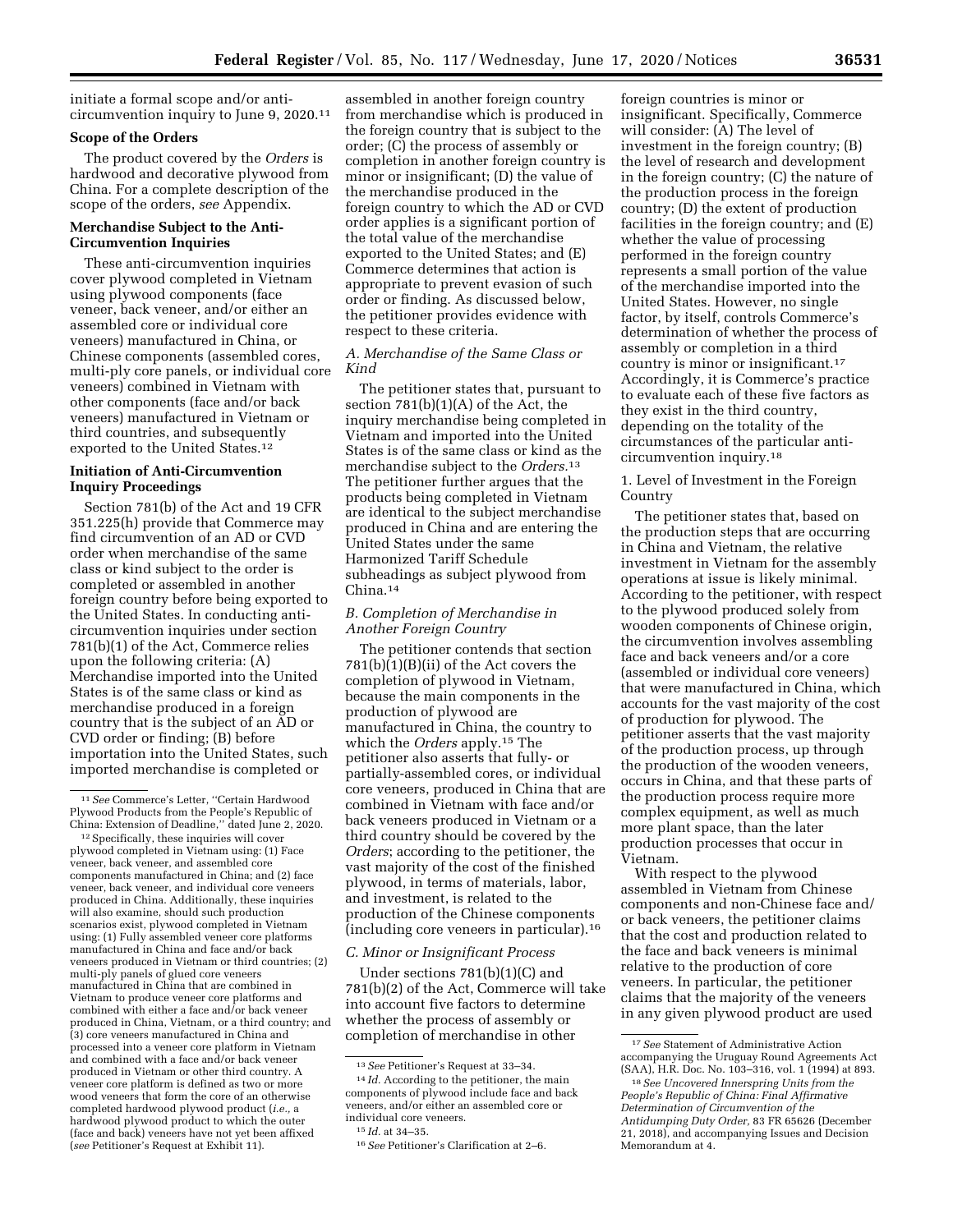for the core while the face and back veneers each constitute only a single veneer.19 Therefore, the petitioner contends that, to the extent that Commerce examines production scenarios described above that involve a combination of assembled cores, or individual core veneers, produced in China and face/back veneers produced in Vietnam or third countries, the cost, production, and value remains in the Chinese components (and in the core veneers in particular). As a result, the petitioner maintains that the minor processing that occurs in Vietnam also likely requires a minimal investment in Vietnam.20

2. Level of Research and Development in the Foreign Country

The petitioner states that there is likely no research and development occurring in Vietnam because in some cases the Vietnamese producers are just completing the end of the plywood production process. The petitioner asserts that, while the research and development required for setting up a production facility for plywood in China would be substantial, the level of research and development, if any, required for setting up an assembly facility in Vietnam would be very minimal.21 The petitioner estimates that, for a fully integrated facility, approximately 90 percent of the research and development costs would relate to veneer production, with the vast majority of the veneers used for the core, while only 10 percent of the research and development costs would relate to assembly operations.22

3. Nature of the Production Process in the Foreign Country

The petitioner states that the process in Vietnam to complete the assembly of Chinese face and back veneers and Chinese core into plywood, or to apply Vietnamese or third-country face and back veneers to a Chinese core, or core veneers, involves very minimal processing compared to the production steps in China. The production steps that occur in China entail the majority and most significant portion of the production process (*i.e.,* the production of wooden veneers from logs, the vast majority of which are used for the core). The petitioner asserts that in certain

cases the only production steps occurring in Vietnam are the layup of the veneers as necessary, and the application of glue and the assembly of the veneers using a cold and hot press, as well as any final trimming, sanding, and/or finishing.23 Moreover, the petitioner asserts that adding additional veneers to an in-scope veneer core is minor further processing that does not move the completed merchandise out of the scope.24

4. Extent of Production Facilities in the Foreign Country

According to the petitioner, the extent of the facilities in Vietnam is necessarily limited because the companies in Vietnam are simply assembling into finished plywood the face and back veneers and/or the core (assembled core or individual core veneers), which are manufactured by Chinese producers. Moreover, the petitioner cites information indicating that there has been no increase in production facilities in Vietnam, despite the massive increase in exports of plywood to the United States.25 The petitioner also explains that the production facilities required for veneer production, with the vast majority of the veneers used for the core, are substantial compared to those required to assemble face and back veneers and cores (assembled core or individual core veneers).26

5. Value of Processing Performed in the Foreign Country

The petitioner asserts that the value of processing in Vietnam represents a minority of the value of the merchandise imported into the United States. According to the petitioner, the production steps that take place in China make up the most significant portion of the production process and the cost of goods sold (COGS) for the plywood. The petitioner also cites to the investigation by the U.S. International Trade Commission (ITC), which found that the percentage of COGS accounted for by raw materials alone ranged from 78.8 percent to 79.4 percent from 2014 through 2016, and that the major raw material costs are the veneer, with the vast majority of the veneers used for the core, and other plywood used in the production of plywood.27

The petitioner also provided proprietary data to demonstrate that the most significant portion of the

production costs is incurred in China from the production of veneers, and that a very small proportion of the value is accounted for by the assembly of the veneers in Vietnam.28 The petitioner stated that, to the extent that assembled cores, or individual core veneers, produced in China that are being combined with Vietnam or thirdcountry origin face/back veneers, the cost and production related to the face/ back veneers is minimal relative to the production of core veneers and, thus, the vast majority of the cost, production, and value would still remain with the core veneers.29

## *D. Value of Merchandise Produced in the Foreign Country Is a Significant Portion of the Value of the Merchandise*

The petitioner emphasizes that the overwhelming majority of the production and costs are accounted for by the raw materials (*i.e.,* the wooden veneers and core that are produced in China and shipped to Vietnam for assembly). According to the petitioner, this demonstrates that the value of the merchandise produced in China, which include the face veneer, back veneer, and/or core (assembled or individual core veneers), accounts for a significant portion of the total value of the merchandise ultimately exported to the United States.30

As noted above, the petitioner stated that, for plywood made from core veneers produced in China and further processed and combined with face and/ or back veneers produced in Vietnam or a third country, the vast majority of the value of the merchandise exported remains in the core veneers from China.31

### *E. Factors To Consider in Determining Whether Action Is Necessary*

Section 781(b)(1)(E) of the Act states that Commerce will determine whether action is appropriate to prevent evasion of an AD or CVD order, and section 781(b)(3) of the Act identifies additional factors that Commerce shall consider in determining whether to include parts or components in an AD or CVD order as part of an anti-circumvention inquiry, including: (A) The pattern of trade, including sourcing patterns; (B) whether the manufacturer or exporter of the merchandise described in section 781(b)(1)(B) of the Act is affiliated with the person who uses the merchandise described in (1)(B) to assemble or complete in the foreign country the

<sup>19</sup>*See* Petitioner's Clarification at 5–6.

<sup>20</sup>*See* Petitioner's Request at 36–37; *see also*  Petitioner's Clarification at 9–10 and Exhibits 1 and 3.

<sup>21</sup>*See* Petitioner's Request at 38; *see also*  Petitioner's Clarification at 10–11 and Exhibits 1 and 3.

<sup>22</sup>*See* Petitioner's Clarification at 11 and Exhibit 3.

<sup>23</sup>*See* Petitioner's Request at 38–39. 24*See* Petitioner's Clarification at 4.

<sup>25</sup> *Id.* at 40; *see also* Petitioner's Clarification at 12–13 and Exhibits 1 and 4.

<sup>26</sup>*See* Petitioner's Clarification at 12–13 and Exhibits 1 and 4.

<sup>27</sup>*See* Petitioner's Request at 41.

<sup>28</sup> *Id.* at 42.

<sup>29</sup>*See* Petitioner's Clarification at 5–6.

<sup>30</sup> *Id.* at 44.

<sup>31</sup>*See* Petitioner's Clarification at 5–6.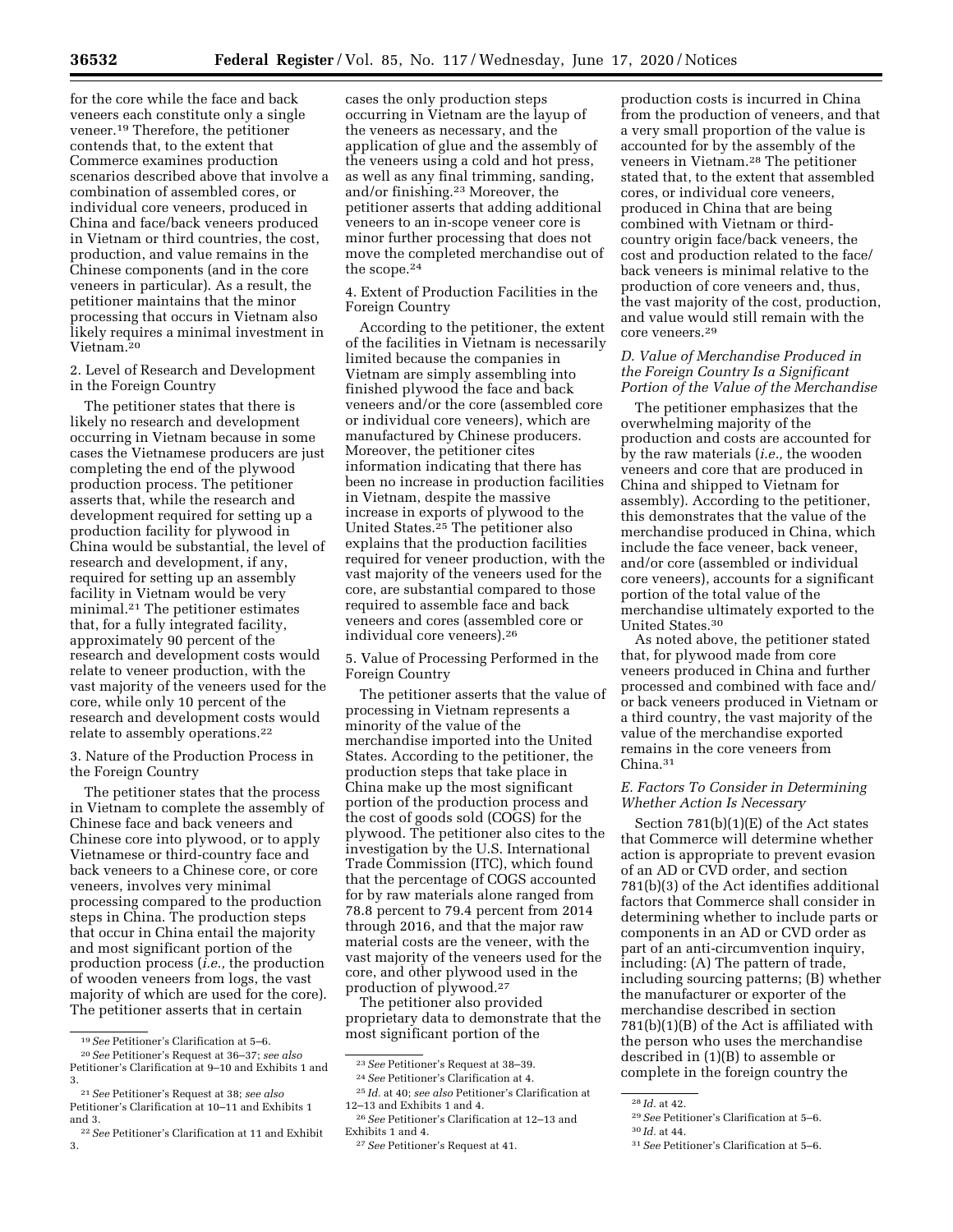merchandise that is subsequently imported in the United States; and (C) whether imports into the foreign country of the merchandise described in (1)(B) have increased after initiation of the investigation which resulted in the issuance of such order or finding.

## 1. Pattern of Trade

The petitioner argues that the pattern of trade demonstrates circumvention of the *Orders.*32 The petitioner asserts that, since the investigations and imposition of the *Orders,* Chinese exports of plywood to the United States have decreased substantially. The petitioner further states that U.S imports of plywood from Vietnam have increased by approximately 950 percent while Chinese exports of plywood to Vietnam have effectively doubled since 2015. In addition, trade data submitted by the petitioner indicate that Chinese exports of wood veneers to Vietnam have increased by more than 350 percent over the same period.33 The petitioner also points out that the Vietnamese government not only has recognized the nature of these trade trends, but it also suspects that the surge in exports of plywood products to the United States from Vietnam is a result of Chinese companies improperly seeking to avoid tariffs.34

## 2. Affiliation

The petitioner asserts that it has reason to believe that some of the Chinese producers/exporters and Vietnamese assembly operators are affiliated. It argues that importers that previously imported Chinese plywood to the United States are now importing significant quantities of plywood from Vietnam from certain Vietnamese producers/exporters. The petitioner claims that this suggests that there may be a relationship between the prior Chinese producers/exporters and the entities that are now importing from Vietnam.35

## 3. Subsequent Import Volume

The petitioner presents evidence indicating that Chinese exports of plywood to the United States have decreased substantially since the implementation of the *Orders.*36 The evidence also shows that U.S imports of plywood from Vietnam have skyrocketed since 2015, increasing by approximately 950 percent. At the same

36 *Id.* at 49.

time, Chinese exports of plywood to Vietnam have doubled.

## **Conclusion**

Based on the available information provided by the petitioner, we determine that there is sufficient basis to initiate anti-circumvention inquiries, pursuant to section 781(b) of the Act and 19 CFR 351.225(h). Commerce will determine whether the merchandise subject to the inquiries (as described in the ''Merchandise Subject to the Anti-Circumvention Inquiry'' section *supra*) is circumventing the *Orders* such that it should be considered to be within the scope of the *Orders.* 

We find that the available information warrants initiating these anticircumvention inquiries on a countrywide basis.37 Commerce has taken this approach in prior anti-circumvention inquiries, where the facts warranted initiation on a country-wide basis.38 Consistent with the approach in these prior anti-circumvention inquiries initiated on a country-wide basis, Commerce intends to request comments from interested parties regarding respondent selection and to issue questionnaires to solicit information from producers and exporters in Vietnam concerning their shipments of plywood to the United States and the origin of any plywood components being processed into completed plywood. A company's failure to respond completely and timely to Commerce's requests for information may result in the application of partial or total facts available, pursuant to section 776(a) of the Act, which may include adverse inferences, pursuant to section 776(b) of the Act.

Additionally, as part of these anticircumvention inquiries, we intend to examine the scope inquiry requests filed by the petitioner under 19 CFR 351.225(c), as discussed below.39 Our final findings in these anticircumvention inquiries will include a

final finding with regard to the scope inquiries to the extent that they determine whether any of the production scenarios identified by the petitioner are properly considered subject to the scope of the *Orders.*  Additionally, Commerce is aligning the deadline to issue a final determination in the EAPA scope inquiries with the deadline associated with these anticircumvention inquiries.40

In accordance with 19 CFR 351.225(l)(2), if Commerce issues preliminary affirmative determinations, we will instruct U.S. Customs and Border Protection to suspend liquidation and require a cash deposit of estimated duties, at the applicable rate, for each unliquidated entry of the merchandise at issue, entered or withdrawn from warehouse for consumption on or after the date of initiation of the inquiries.

Before issuance of any affirmative determination, Commerce intends to notify the ITC of any proposed inclusion of the inquiry merchandise under the scope of the *Orders,* in accordance with section 781(e)(1)(B) of the Act. Pursuant to section 781(f) of the Act, Commerce intends to issue its final determinations within 300 days of the date of publication of this notice of initiation.

## **Initiation of Scope Inquiries**

The scope of the *Orders* states that the scope ''includes hardwood and decorative plywood that has been further processed in a third country, including but not limited to trimming, cutting, notching, punching, drilling, or any other processing that would not otherwise remove the merchandise from the scope of the *Orders* if performed in the country of manufacture of the inscope product.'' 41

The petitioner requests that Commerce confirm that, where Chinese producers and/or exporters are shipping the main components of plywood that are manufactured in China, as explained above, to Vietnam for assembly into completed plywood before being imported to the United States, such further processing does not remove the merchandise from the coverage of the *Orders.*42 Because the scope of the *Orders* provides that certain types of further processing do not remove the merchandise from the *Orders,* we find it appropriate to also initiate scope inquiries, in accordance with 19 CFR 351.225(e), to determine if any of the products made in the production

<sup>32</sup>*See* Petitioner's Request at 46–47.

<sup>33</sup>*See* Petitioner's Clarification at Exhibit 2.

<sup>34</sup>*See* Petitioner's Request at 46–47.

<sup>35</sup> *Id.* at 48.

<sup>37</sup> *Id.* at Exhibit 6.

<sup>38</sup>*See, e.g., Certain Corrosion-Resistant Steel Products from the Republic of Korea and Taiwan: Initiation of Anti-Circumvention Inquiries on the Antidumping Duty and Countervailing Duty Orders,*  83 FR 37785 (August 2, 2018); *Carbon Steel Butt-Weld Pipe Fittings from the People's Republic of China: Initiation of Anti-Circumvention Inquiry on the Antidumping Duty Order,* 82 FR 40556, 40560 (August 25, 2017) (stating at initiation that Commerce would evaluate the extent to which a country-wide finding applicable to all exports might be warranted); and *Certain Corrosion-Resistant Steel Products from the People's Republic of China: Initiation of Anti-Circumvention Inquiries on the Antidumping Duty and Countervailing Duty Orders,* 81 FR 79454, 79458 (November 14, 2016) (stating at initiation that Commerce would evaluate the extent to which a country-wide finding applicable to all exports might be warranted). 39*See* Petitioner's Request at 21–31.

<sup>40</sup>*See EAPA Scope Inquiry Initiation.* 

<sup>41</sup>*See* Appendix.

<sup>42</sup>*See* Petitioner's Request at 21–30.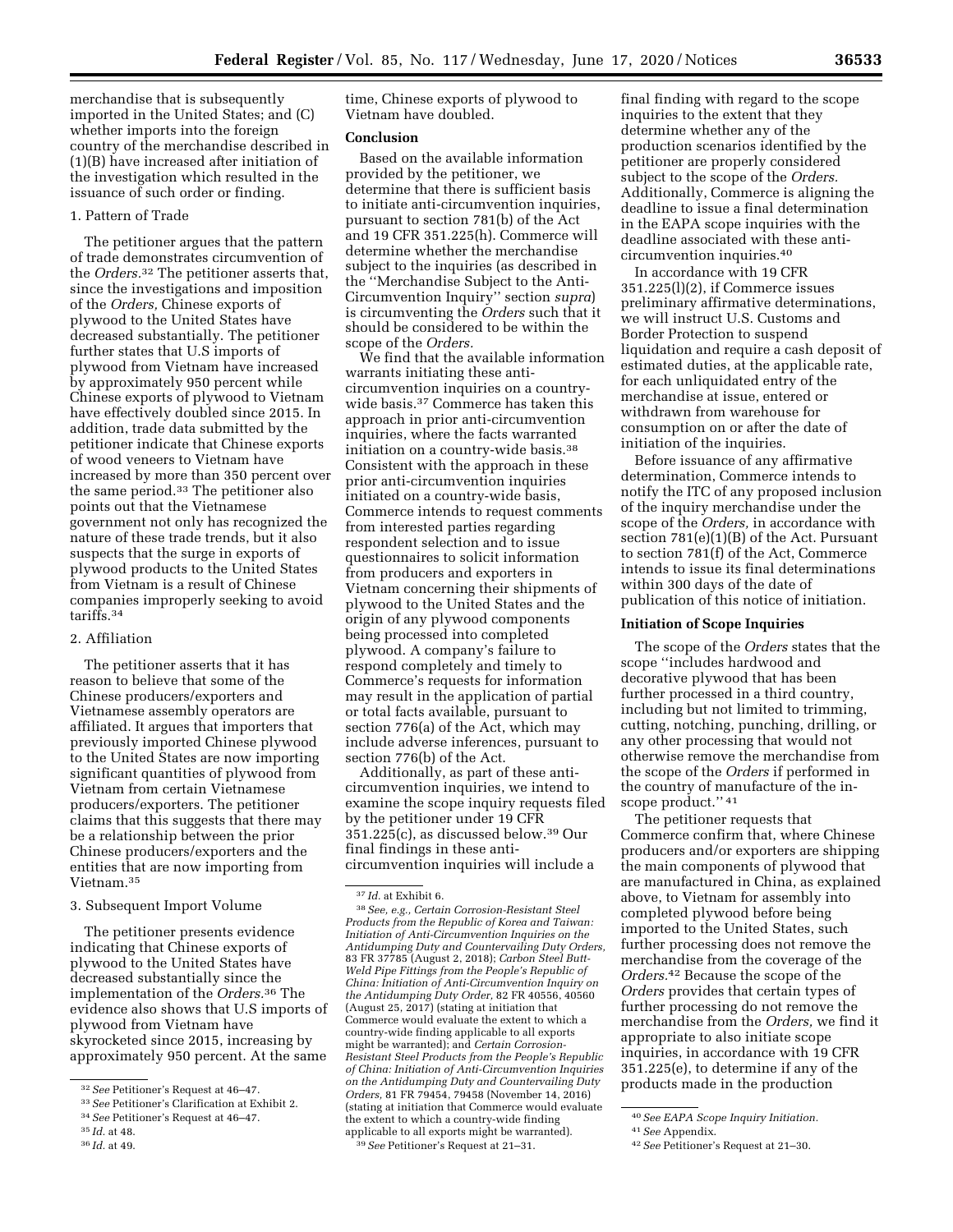scenarios described by the petitioner are covered by the scope of the *Orders.* 

### **Notification to Interested Parties**

This notice is published in accordance with sections 781(b) of the Act and 19 CFR 351.225(e) and (h).

Dated: June 9, 2020.

## **Jeffrey I. Kessler,**

*Assistant Secretary for Enforcement and Compliance.* 

### **Appendix—Scope of the Orders**

The merchandise covered by the *Orders* is hardwood and decorative plywood, and certain veneered panels as described below. For purposes of this proceeding, hardwood and decorative plywood is defined as a generally flat, multilayered plywood or other veneered panel, consisting of two or more layers or plies of wood veneers and a core, with the face and/or back veneer made of non-coniferous wood (hardwood) or bamboo. The veneers, along with the core may be glued or otherwise bonded together. Hardwood and decorative plywood may include products that meet the American National Standard for Hardwood and Decorative Plywood, ANSI/HPVA HP–1– 2016 (including any revisions to that standard).

For purposes of the *Orders,* a ''veneer'' is a slice of wood regardless of thickness which is cut, sliced or sawed from a log, bolt, or flitch. The face and back veneers are the outermost veneer of wood on either side of the core irrespective of additional surface coatings or covers as described below.

The core of hardwood and decorative plywood consists of the layer or layers of one or more material(s) that are situated between the face and back veneers. The core may be composed of a range of materials, including but not limited to hardwood, softwood, particleboard, or medium-density fiberboard (MDF).

All hardwood plywood is included within the scope of the *Orders* regardless of whether or not the face and/or back veneers are surface coated or covered and whether or not such surface coating(s) or covers obscures the grain, textures, or markings of the wood. Examples of surface coatings and covers include, but are not limited to: Ultra violet light cured polyurethanes; oil or oil-modified or water based polyurethanes; wax; epoxyester finishes; moisture-cured urethanes; paints; stains; paper; aluminum; high pressure laminate; MDF; medium density overlay (MDO); and phenolic film. Additionally, the face veneer of hardwood plywood may be sanded; smoothed or given a ''distressed'' appearance through such methods as hand-scraping or wire brushing. All hardwood plywood is included within the scope even if it is trimmed; cut-to-size; notched; punched; drilled; or has underwent other forms of minor processing.

All hardwood and decorative plywood is included within the scope of the *Orders,*  without regard to dimension (overall thickness, thickness of face veneer, thickness of back veneer, thickness of core, thickness of inner veneers, width, or length). However,

the most common panel sizes of hardwood and decorative plywood are 1,219 x 1,829 mm (48 x 72 inches), 1,219 x 2,438 mm (48 x 96 inches), and 1,219 x 3,048 mm (48 x 120 inches).

Subject merchandise also includes hardwood and decorative plywood that has been further processed in a third country, including but not limited to trimming, cutting, notching, punching, drilling, or any other processing that would not otherwise remove the merchandise from the scope of the *Orders* if performed in the country of manufacture of the in-scope product.

The scope of the orders excludes the following items: (1) Structural plywood (also known as ''industrial plywood'' or ''industrial panels'') that is manufactured to meet U.S. Products Standard PS 1–09, PS 2– 09, or PS 2–10 for Structural Plywood (including any revisions to that standard or any substantially equivalent international standard intended for structural plywood), and which has both a face and a back veneer of coniferous wood; (2) products which have a face and back veneer of cork; (3) multilayered wood flooring, as described in the antidumping duty and countervailing duty orders on Multilayered Wood Flooring from the People's Republic of China, Import Administration, International Trade Administration. *See Multilayered Wood Flooring from the People's Republic of China,*  76 FR 76690 (December 8, 2011) (amended final determination of sales at less than fair value and antidumping duty order), and *Multilayered Wood Flooring from the People's Republic of China,* 76 FR 76693 (December 8, 2011) (countervailing duty order), as amended by *Multilayered Wood Flooring from the People's Republic of China: Amended Antidumping and Countervailing Duty Orders,* 77 FR 5484 (February 3, 2012); (4) multilayered wood flooring with a face veneer of bamboo or composed entirely of bamboo; (5) plywood which has a shape or design other than a flat panel, with the exception of any minor processing described above; (6) products made entirely from bamboo and adhesives (also known as ''solid bamboo''); and (7) Phenolic Film Faced Plyform (PFF), also known as Phenolic Surface Film Plywood (PSF), defined as a panel with an ''Exterior'' or ''Exposure 1'' bond classification as is defined by The Engineered Wood Association, having an opaque phenolic film layer with a weight equal to or greater than 90g/m3 permanently bonded on both the face and back veneers and an opaque, moisture resistant coating applied to the edges.

Excluded from the scope of the orders are wooden furniture goods that, at the time of importation, are fully assembled and are ready for their intended uses. Also excluded from the scope of the *Orders* is ''ready to assemble'' (RTA) furniture. RTA furniture is defined as (A) furniture packaged for sale for ultimate purchase by an end-user that, at the time of importation, includes (1) all wooden components (in finished form) required to assemble a finished unit of furniture, (2) all accessory parts (*e.g.,* screws, washers, dowels, nails, handles, knobs, adhesive glues) required to assemble a finished unit of furniture, and (3) instructions providing

guidance on the assembly of a finished unit of furniture; (B) unassembled bathroom vanity cabinets, having a space for one or more sinks, that are imported with all unassembled hardwood and hardwood plywood components that have been cut-tofinal dimensional component shape/size, painted or stained prior to importation, and stacked within a singled shipping package, except for furniture feet which may be packed and shipped separately; or (C) unassembled bathroom vanity linen closets that are imported with all unassembled hardwood and hardwood plywood components that have been cut-to-final dimensional shape/size, painted or stained prior to importation, and stacked within a single shipping package, except for furniture feet which may be packed and shipped separately.

Excluded from the scope of the orders are kitchen cabinets that, at the time of importation, are fully assembled and are ready for their intended uses. Also excluded from the scope of the *Orders* are RTA kitchen cabinets. RTA kitchen cabinets are defined as kitchen cabinets packaged for sale for ultimate purchase by an end-user that, at the time of importation, includes (1) all wooden components (in finished form) required to assemble a finished unit of cabinetry, (2) all accessory parts (*e.g.,* screws, washers, dowels, nails, handles, knobs, hooks, adhesive glues) required to assemble a finished unit of cabinetry, and (3) instructions providing guidance on the assembly of a finished unit of cabinetry.

Excluded from the scope of the orders are finished table tops, which are table tops imported in finished form with pre-cut or drilled openings to attach the underframe or legs. The table tops are ready for use at the time of import and require no further finishing or processing.

Excluded from the scope of the orders are finished countertops that are imported in finished form and require no further finishing or manufacturing.

Excluded from the scope of the orders are laminated veneer lumber door and window components with (1) a maximum width of 44 millimeters, a thickness from 30 millimeters to 72 millimeters, and a length of less than 2,413 millimeters (2) water boiling point exterior adhesive, (3) a modulus of elasticity of 1,500,000 pounds per square inch or higher, (4) finger-jointed or lap-jointed core veneer with all layers oriented so that the grain is running parallel or with no more than 3 dispersed layers of veneer oriented with the grain running perpendicular to the other layers; and (5) top layer machined with a curved edge and one or more profile channels throughout.

Imports of hardwood plywood are primarily entered under the following Harmonized Tariff Schedule of the United States (HTSUS) subheadings: 4412.10.0500; 4412.31.0520; 4412.31.0540; 4412.31.0560; 4412.31.0620; 4412.31.0640; 4412.31.0660; 4412.31.2510; 4412.31.2520; 4412.31.2610; 4412.31.2620; 4412.31.4040; 4412.31.4050; 4412.31.4060; 4412.31.4075; 4412.31.4080; 4412.31.4140; 4412.31.4150; 4412.31.4155; 4412.31.4160; 4412.31.4180; 4412.31.5125; 4412.31.5135; 4412.31.5155; 4412.31.5165;